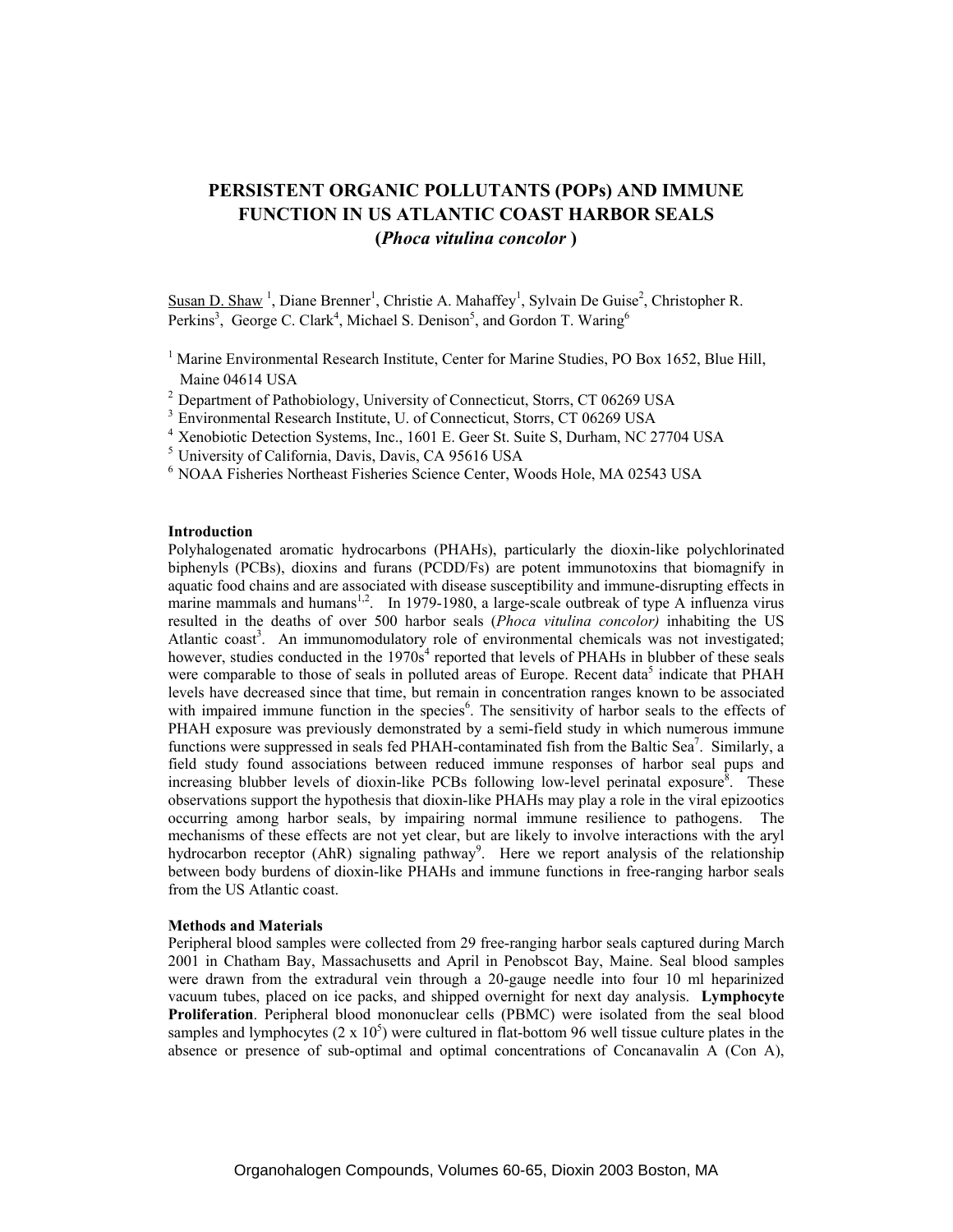phytohemagglutinin (PHA), and lipopolysaccharide (LPS). Cells were cultured for 66 hours with 5-bromo-2'-deoxyuridine (BrdU), a thymidine analog, added during the last 16 hours. The Cell Proliferation ELISA, BrdU (colorimetric) assay was used to quantify proliferation as the incorporation of BrdU. Results were expressed as a stimulation index (SI), the proliferation ratio of stimulated to unstimulated cells. **Natural killer (NK) cell activity.** Lymphocytes were incubated for 150 minutes in round-bottom 96-well plates at 37°C with 5% CO<sub>2</sub> with labeled K-562 target cells at effector:target cells ratio of 100:1, 50:1, and 25:1. Target cell mortality (% cells lysed) was evaluated using propidium iodide and two color flow cytometry. The fluorescence of approximately 1000 target cells was read with a FACScan flow cytometer using the Cell Quest software. **CALUX Analysis**. PHAHs were extracted from seal plasma samples using acid-silica and XCARB as described<sup>10</sup>. The ability of each extract to induce Ah receptor-dependent gene expression was determined for each of the using the H1L6.1c3 CALUX cell bioassay (Xenobiotics Detection Systems, Inc., Durham, NC) and luciferase activity measured<sup>10, 11</sup>. The relative potency of each sample was determined by analysis of a dose (dilution) response for luciferase induction using a four-parameter Hill plot analysis of the dose curves, the EC50 values directly compared to a TCDD standard curve and the relative induction equivalents (CALUX-IEQs) for each sample calculated. CALUX-TEQ values are reported as pg/g lw.

### **Results and Discussion**

Regression analysis showed a significant positive linear relationship between CALUX-TEQ values in the adult harbor seals  $(n=11)$  and lymphoproliferative responses to the T cell mitogen PHA (estimate = 0.039, SE = 0.011, F = 11.76, p = 0.008, r=0.753,  $r^2 = 0.566$ ,  $r^2_{\text{adj}} = 0.518$ , Figure 1) and the B cell mitogen LPS (estimate =  $0.008$ , SE =  $0.003$ , F =  $8.68$ , p= $0.016$ , r= $0.701$ ,  $r^2=0.491$ ,  $r^2$ <sub>adj</sub> = 0.434, Figure 2). The PHA and LPS-induced responses in the adult seals were related only to the independent factor CALUX-TEQ and not to the factors sex or condition index. CALUX-TEQ values in adult seals were not significantly correlated with lymphoproliferative responses to the mitogen Con A or to NK cell activity. There were no significant relationships between CALUX-TEQ and mitogen responses or NK activity in juvenile seals.



 and CALUX-TEQs (± 95% confidence and CALUX-TEQs (± 95% confidence interval) in adult harbor seals interval) in adult harbor seals

 **Fig. 1.** Relationships between PHA response **Fig. 2.** Relationship between LPS response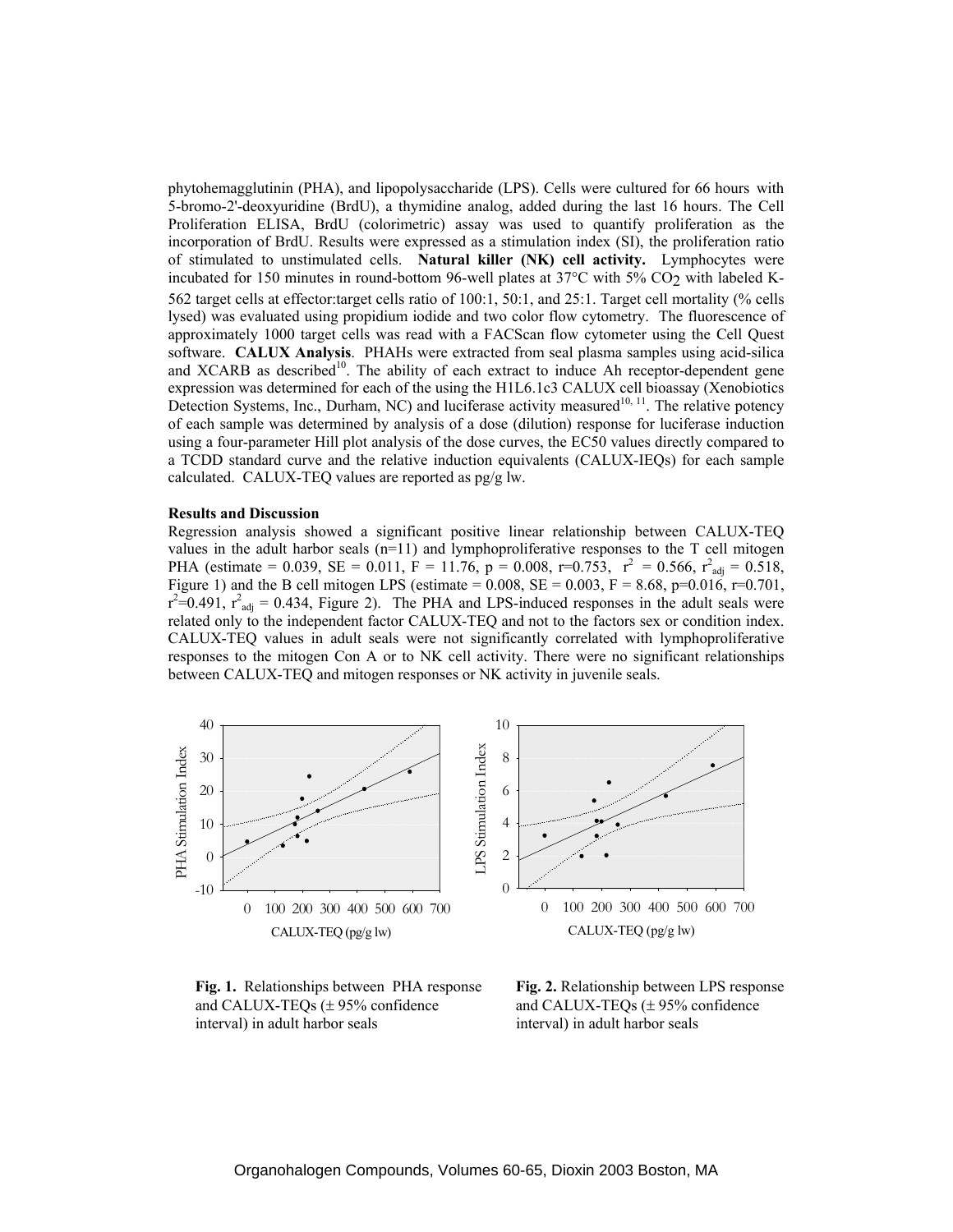Thus, the CALUX-TEQ explained 57% and 49% of the variation in proliferative responses of harbor seal lymphocytes to the mitogens PHA and LPS, respectively. To our knowledge, a positive relationship between CALUX-TEQ values and mitogen-induced responses of peripheral lymphocytes of free-ranging phocid seals has not been previously documented. Recently, a positive correlation between PCBs in blubber and PHA and LPS-induced lymphocyte proliferation was reported in an experiment using captive harbor seal weanling pups (Levin, pers. comm.). Segre and coworkers<sup>12</sup> recently reported a significant positive correlation between PCB body burdens and mitogen responses of thymocytes in white-footed mice (*Peromyscus leucopus*).

Alterations in immune function can have devastating effects on the survival of an organism, particularly during critical phases of development. Whereas chemical-induced immune suppression may result in increased susceptibility, incidence, and severity of infectious diseases, conversely, immune enhancement may result in the loss of regulation within the immune system and can lead to adverse outcomes including as autoimmune disease, anergy (inability to mount antigen-specific immune responses), and cancer 9 . Because PHAHs can interfere with cell signaling pathways via interactions with the AhR, they may elicit a broad spectrum of immunologic and toxic responses<sup>1,9</sup>. For example, the significantly enhanced mitogenic responses observed in the harbor seals in this study might be explained by the presence of PCB-targeted regulatory cells such as CD4+CD25+ cells which act via contact or soluble factors to inhibit or down-regulate proliferating cells<sup>13</sup>. Alternatively, the production of cytokines, in particular IL-2 and the display of the IL-2 receptor on the surface of the activated T cells may be increased by exposure to PCBs<sup>14</sup>, resulting in enhanced proliferation.

The CALUX-TEQ values detected in free-ranging US Atlantic coast harbor seals reflect relatively high burdens of dioxin-like compounds (Figure 3), although the relative contribution of individual PHAHs to the overall CALUX response remains to be determined. There were no correlations between the CALUX-TEQs and age, gender or condition of the animals. The levels of dioxin-like compounds in these seals (mean TEQ 235  $\pm$  155 and 137  $\pm$  94 pg/g lw for adults and juveniles, respectively) are comparable to or higher than those recently reported in Baltic ringed seals (*Phoca hispida baltica*) and gray seals (*Halichoerus grypus*) using a CALUX bioassay on liver extracts<sup>15</sup>.

As a tool for measuring the toxic potency of dioxin-like compounds, the CALUX bioassay has several advantages, including its applicability to diverse tissues and its fast, relatively inexpensive, straightforward procedures. In the present study, logistical constraints prevented invasive sampling and thus correlations between the CALUX response and blubber burdens of dioxin-like compounds could not be examined. However, validation studies $10,16$  have revealed a good correlation between the activity in these assays and TCDD/HAH concentrations in environmental and biologic samples as determined by GC/MS.

Although possible links between contaminant burdens and health status are not clear, the CALUX-TEQ values in adult harbor seals from the US Atlantic coast exceed the estimated threshold value of 160 pg TEQ/g lw in blubber for adverse effects on immune function in the species <sup>6</sup>. Dioxinlike PHAHs causing either inhibition of immunoregulatory cells or increased synthesis of cytokines may explain the observed positive correlation between lymphocyte mitogenesis and CALUX-TEQ burdens. While this relationship is not evidence *per se* of a direct cause-effect association, the results indicate that exposure to environmentally relevant levels of dioxin-like compounds may modulate immune responses in free-ranging harbor seals.